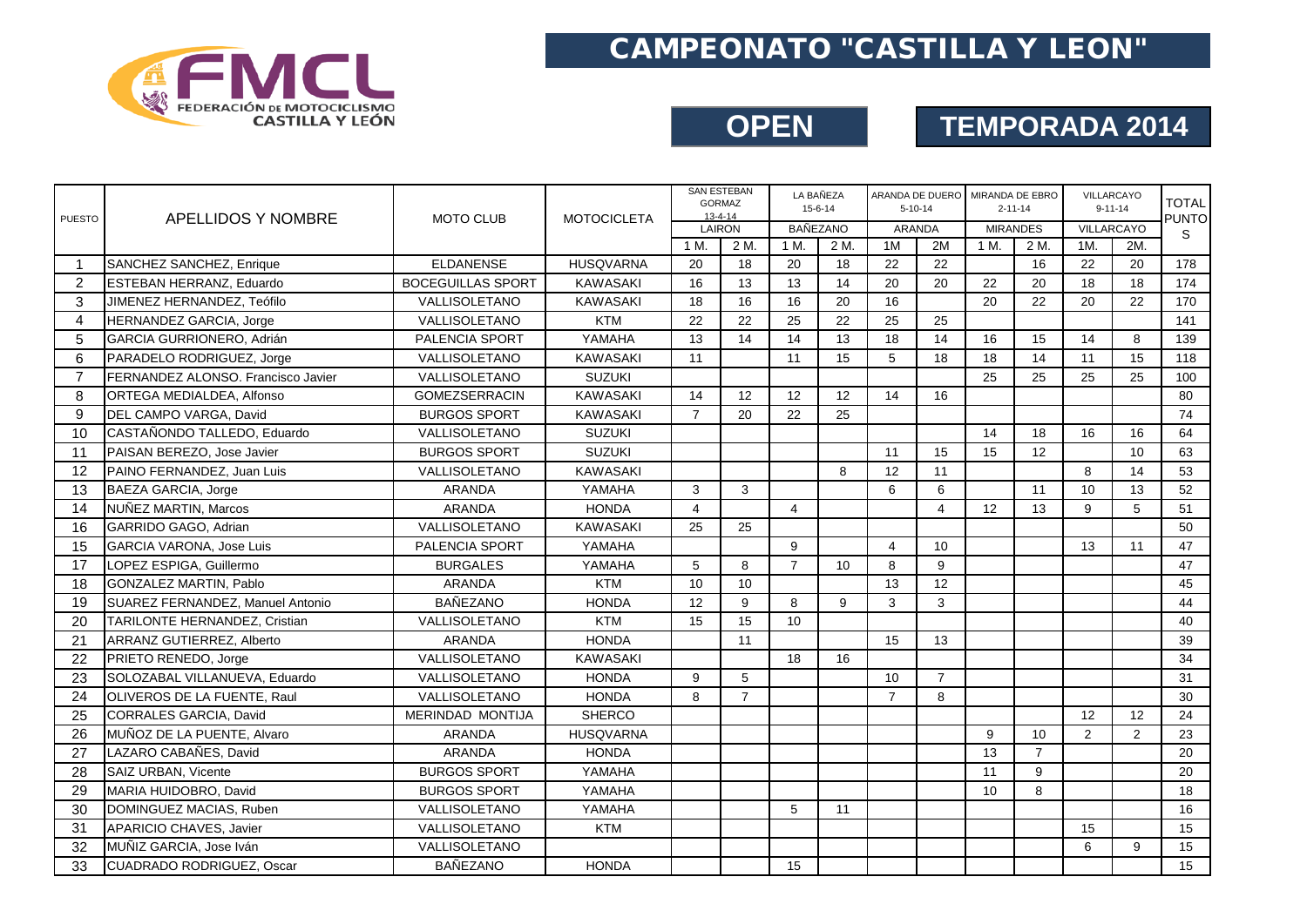| 34 | BARTOLOME LOPEZ, Daniel     | <b>ELDANENSE</b>     | <b>KTM</b>       |                |   |                |                | 9 | 5 |                |   |                          |                | 15              |
|----|-----------------------------|----------------------|------------------|----------------|---|----------------|----------------|---|---|----------------|---|--------------------------|----------------|-----------------|
| 35 | LASTRA TORRE, Pablo         | <b>VILLARCAYO</b>    | <b>KTM</b>       | $\overline{2}$ | 2 |                |                |   |   |                |   | 3                        | $\overline{ }$ | 14              |
| 36 | SANCHA SANCHEZ, Victor      | <b>BURGOS SPORT</b>  | <b>KTM</b>       |                |   |                |                |   |   | 8              | 6 |                          |                | 14              |
| 37 | DE LA HERA FONTANEDA, Borja | <b>VALLISOLETANO</b> | <b>HONDA</b>     | 6              |   |                | $\overline{7}$ |   |   |                |   |                          |                | 13              |
| 38 | CABRAL SAIZ, Raúl           | <b>VALLISOLETANO</b> | <b>KTM</b>       |                | 4 |                | 6              | 2 |   |                |   |                          |                | 13              |
| 39 | MARTIN RODRIGUEZ, Jose      | <b>MIRANDES</b>      |                  |                |   |                |                |   |   | $\overline{7}$ | 5 |                          |                | 12              |
| 40 | CARRAL AMIGO, Sergio        | PALENCIA SPORT       | YAMAHA           |                |   |                |                |   |   |                |   | 5                        | 6              | 11              |
| 41 | CASTRO CARRETERO, Yordi     | <b>BAÑEZANO</b>      | <b>SUZUKI</b>    |                |   | 6              | 4              |   |   |                |   |                          |                | 10              |
| 42 | LUIS GARCIA, Andres         | VALLISOLETANO        | <b>KTM</b>       |                |   | $\overline{2}$ | 5              |   |   |                |   |                          | 3              | 10 <sup>°</sup> |
| 43 | CARRO GIL, Adrián           | LAIRON               | YAMAHA           |                |   |                |                |   |   |                |   | 4                        | 4              | 8               |
| 44 | SAIZ BRINGAS, Carlos        | VALLISOLETANO        |                  |                |   |                |                |   |   |                |   | $\overline{\phantom{a}}$ |                | $\overline{7}$  |
| 45 | MARTINEZ RUIZ, Eloy Santos  | VALLISOLETANO        | <b>HONDA</b>     |                | 6 |                |                |   |   |                |   |                          |                | 6               |
| 46 | RODRIGUEZ MADRID, Nathan    | VALLISOLETANO        | <b>HUSQVARNA</b> |                |   | 3              |                |   |   |                |   |                          |                | 3               |
| 47 | NAVARRO IGLESIAS, Daniel    | <b>BAÑEZANO</b>      | <b>HONDA</b>     |                |   |                | 3              |   |   |                |   |                          |                | 3               |
| 48 | CARRAL GUTIERREZ, Gerardo   | <b>ARANDA</b>        |                  |                |   |                |                |   |   |                |   |                          |                | $\overline{2}$  |
| 49 | DE LA FUENTE GARCIA, Ruben  | VALLISOLETANO        | YAMAHA           |                |   |                |                |   |   |                |   |                          |                | 2               |
| 50 | RAFAEL GUZON, Juan Jose     | <b>ELDANENSE</b>     | <b>KAWASAKI</b>  |                |   |                | $\overline{2}$ |   |   |                |   |                          |                | 2               |
| 51 | DIAZ MARTIN, Jose Carlos    | <b>GOMEZSERRACIN</b> | <b>KAWASAKI</b>  |                |   |                |                |   | 2 |                |   |                          |                | $\overline{2}$  |
| 52 | RODRIGUEZ RAMALLO, Kevin    | <b>VALLISOLETANO</b> | <b>KAWASAKI</b>  |                |   |                |                |   |   |                |   |                          |                |                 |
| 53 | BARTOLOME LOPEZ, Victor     | <b>ELDANENSE</b>     | <b>SUZUKI</b>    |                |   |                |                |   |   |                |   |                          |                |                 |
|    |                             |                      |                  |                |   |                |                |   |   |                |   |                          |                |                 |



# CAMPEONATO "CASTILLA Y LEON"

|--|

# **TEMPORADA 2014**

| <b>PUESTO</b> | APELLIDOS Y NOMBRE                 | <b>MOTO CLUB</b>     | <b>MOTOCICLETA</b> | <b>SAN ESTEBAN</b><br><b>GORMAZ</b><br>$13 - 4 - 14$ |      | LA BAÑEZA<br>15-6-14 |      | $5 - 10 - 14$ |    | ARANDA DE DUERO MIRANDA DE EBRO<br>$2 - 11 - 14$ |                 | VILLARCAYO<br>$9 - 11 - 14$ |            | <b>TOTAL</b><br><b>PUNTO</b> |
|---------------|------------------------------------|----------------------|--------------------|------------------------------------------------------|------|----------------------|------|---------------|----|--------------------------------------------------|-----------------|-----------------------------|------------|------------------------------|
|               |                                    |                      |                    | LAIRON                                               |      | BAÑEZANO             |      | ARANDA        |    |                                                  | <b>MIRANDES</b> |                             | VILLARCAYO |                              |
|               |                                    |                      |                    | M.                                                   | 2 M. | 1 M.                 | 2 M. | 1M            | 2M | 1 M.                                             | 2 M.            | 1M.                         | 2M.        | S                            |
|               | SANCHEZ SANCHEZ, Enrique           | <b>ELDANENSE</b>     | <b>HUSQVARNA</b>   | 20                                                   | 18   | 20                   | 18   | 22            | 22 |                                                  | 18              | 22                          | 20         | 180                          |
| 2             | JIMENEZ HERNANDEZ, Teófilo         | VALLISOLETANO        | <b>KAWASAKI</b>    | 18                                                   | 16   | 18                   | 20   | 20            |    | 22                                               | 22              | 20                          | 22         | 178                          |
| 3             | HERNANDEZ GARCIA, Jorge            | VALLISOLETANO        | <b>KTM</b>         | 22                                                   | 22   | 25                   | 22   | 25            | 25 |                                                  |                 |                             |            | 141                          |
|               | FERNANDEZ ALONSO, Francisco Javier | VALLISOLETANO        | SUZUKI             |                                                      |      |                      |      |               |    | 25                                               | 25              | 25                          | 25         | 100                          |
| 5             | ORTEGA MEDIALDEA, Alfonso          | <b>GOMEZSERRACIN</b> | KAWASAKI           | 15                                                   | 14   | 15                   | 16   | 18            | 20 |                                                  |                 |                             |            | 98                           |
| 6             | PAISAN BEREZO, Jose Javier         | <b>BURGOS SPORT</b>  | SUZUKI             |                                                      |      |                      |      | 15            | 18 | 20                                               | 16              |                             | 13         | 82                           |
|               | PAINO FERNANDEZ, Juan Luis         | VALLISOLETANO        | KAWASAKI           |                                                      |      | 6                    | 13   | 16            | 16 |                                                  |                 | 13                          | 16         | 80                           |
| 8             | DEL CAMPO VARGA, David             | <b>BURGOS SPORT</b>  | <b>KAWASAKI</b>    | 11                                                   | 20   | 22                   | 25   |               |    |                                                  |                 |                             |            | 78                           |
| 9             | LOPEZ ESPIGA, Guillermo            | <b>BURGOS SPORT</b>  | YAMAHA             | 10                                                   | 12   |                      | 15   | 13            | 14 |                                                  |                 |                             |            | 75                           |
| 10            | CASTAÑONDO TALLEDO. Eduardo        | VALLISOLETANO        | <b>SUZUKI</b>      |                                                      |      |                      |      |               |    | 18                                               | 20              | 18                          | 18         | 74                           |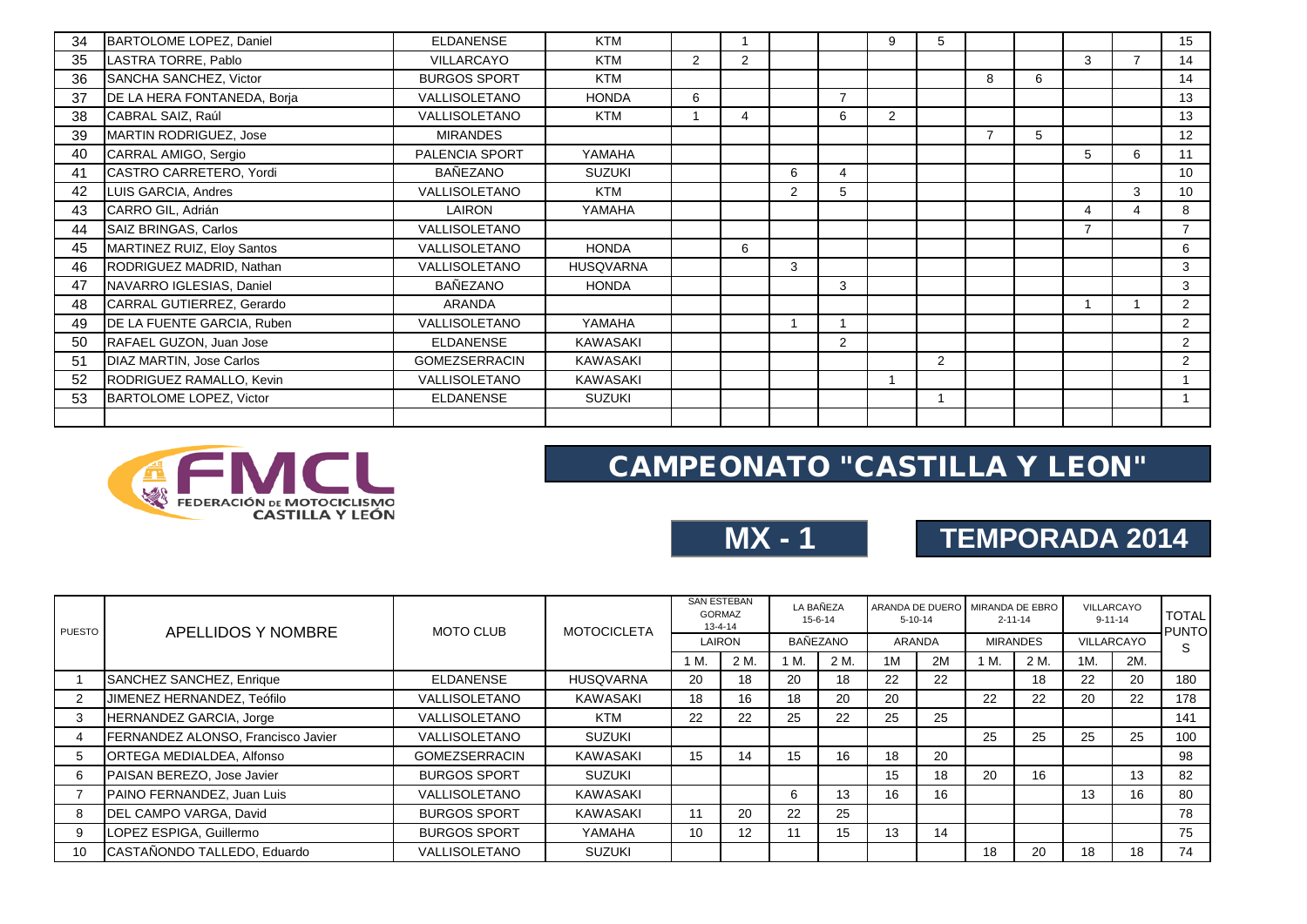| 11 | SUAREZ FERNANDEZ, Manuel Antonio | <b>BAÑEZANO</b>          | <b>HONDA</b>     | 14 | 13 | 12 | 14 | 10             | 10 |    |    |    |    | 73 |
|----|----------------------------------|--------------------------|------------------|----|----|----|----|----------------|----|----|----|----|----|----|
| 12 | <b>GARCIA VARONA, Jose Luis</b>  | PALENCIA SPORT           | YAMAHA           |    |    | 13 |    | 11             | 15 |    |    | 15 | 14 | 68 |
| 13 | GARRIDO GAGO, Adrian             | VALLISOLETANO            | <b>KAWASAKI</b>  | 25 | 25 |    |    |                |    |    |    |    |    | 50 |
| 14 | SOLOZABAL VILLANUEVA, Eduardo    | VALLISOLETANO            | <b>HONDA</b>     | 13 | 9  |    |    | 14             | 12 |    |    |    |    | 48 |
| 15 | OLIVEROS DE LA FUENTE, Raul      | VALLISOLETANO            | <b>HONDA</b>     | 12 | 11 |    |    | 12             | 13 |    |    |    |    | 48 |
| 16 | LUIS GARCIA, Andrés              | VALLISOLETANO            | <b>KTM</b>       |    |    | 9  | 12 | $\overline{7}$ | 9  |    |    |    | 11 | 48 |
| 17 | TARILONTE HERNANDEZ, Cristian    | VALLISOLETANO            | <b>KTM</b>       | 16 | 15 | 14 |    |                |    |    |    |    |    | 45 |
| 18 | RAFAEL GUZON, Juan José          | <b>ELDANENSE</b>         | <b>KAWASAKI</b>  | 6  | 6  |    | 9  | 8              | 8  |    |    |    |    | 44 |
| 19 | SANCHA SANCHEZ, Victor           | <b>BURGOS SPORT</b>      | <b>KTM</b>       |    |    |    |    |                |    | 16 | 15 |    |    | 31 |
| 20 | CORRALES GARCIA, David           | <b>MERINDAD MONTIJA</b>  | <b>SHERCO</b>    |    |    |    |    |                |    |    |    | 14 | 15 | 29 |
| 21 | CARRO GIL, Adrián                | LAIRON                   | YAMAHA           |    |    |    |    |                |    |    |    | 12 | 12 | 24 |
| 22 | MUÑOZ DE LA PUENTE, Alvaro       | <b>ARANDA</b>            | <b>HUSQVARNA</b> |    |    |    |    |                |    |    |    | 11 | 11 | 22 |
| 23 | CASTRO CARRETERO, Yordi          | BAÑEZANO                 | <b>SUZUKI</b>    |    |    | 10 | 11 |                |    |    |    |    |    | 21 |
| 24 | NAVARRO IGLESIAS, Daniel         | <b>BAÑEZANO</b>          | <b>HONDA</b>     |    |    | 8  | 10 |                |    |    |    |    |    | 18 |
| 25 | MARTINEZ RUIZ, Eloy Santos       | VALLISOLETANO            | <b>HONDA</b>     | 7  | 10 |    |    |                |    |    |    |    |    | 17 |
| 26 | MUÑOZ HERNANDEZ, Pedro Jose      | <b>BOCEGUILLAS SPORT</b> | <b>KTM</b>       | 9  | 8  |    |    |                |    |    |    |    |    | 17 |
| 27 | CUADRADO RODRIGUEZ, Oscar        | BAÑEZANO                 | <b>HONDA</b>     |    |    | 16 |    |                |    |    |    |    |    | 16 |
| 28 | APARICIO CHAVES, Javier          | VALLISOLETANO            | <b>KTM</b>       |    |    |    |    |                |    |    |    | 16 |    | 16 |
| 29 | CIRIA ESPEJA, Alberto            | <b>TRYFON</b>            | <b>KAWASAKI</b>  | 8  |    |    |    |                |    |    |    |    |    | 15 |
| 30 | <b>DIAZ MARTIN, Jose Carlos</b>  | <b>GOMEZSERRACIN</b>     | <b>KAWASAKI</b>  |    |    |    |    | 9              |    |    |    |    |    | 9  |
|    |                                  |                          |                  |    |    |    |    |                |    |    |    |    |    |    |



### CAMPEONATO "CASTILLA Y LEON"

| MX - 2 |  |
|--------|--|
|--------|--|

## **MX - 2 TEMPORADA 2014**

| PUESTO | APELLIDOS Y NOMBRE              | <b>MOTO CLUB</b>         | <b>MOTOCICLETA</b> | <b>SAN ESTEBAN</b><br><b>GORMAZ</b><br>13-4-14 |      | LA BAÑEZA<br>15-6-14 |      | $5 - 10 - 14$ |        | ARANDA DE DUERO MIRANDA DE EBRO<br>$2 - 11 - 14$ |      | VILLARCAYO<br>$9 - 11 - 14$ |     | <b>TOTAL</b><br><b>PUNTO</b> |
|--------|---------------------------------|--------------------------|--------------------|------------------------------------------------|------|----------------------|------|---------------|--------|--------------------------------------------------|------|-----------------------------|-----|------------------------------|
|        |                                 |                          |                    | LAIRON                                         |      | BAÑEZANO             |      |               | ARANDA | <b>MIRANDES</b>                                  |      | VILLARCAYO                  |     |                              |
|        |                                 |                          |                    | IM.                                            | 2 M. | 1 M.                 | 2 M. | 1M            | 2M     | 1 M.                                             | 2 M. | 1M.                         | 2M. |                              |
|        | <b>ESTEBAN HERRANZ, Eduardo</b> | <b>BOCEGUILLAS SPORT</b> | KAWASAKI           | 25                                             | 22   | 20                   | 20   | 25            | 25     | 25                                               | 25   | 25                          | 25  | 237                          |
|        | GARCIA GURRIONERO, Adrián       | <b>PALENCIA SPORT</b>    | YAMAHA             | 22                                             | 25   | 22                   | 18   | 22            | 20     | 20                                               | 22   | 22                          | 16  | 209                          |
| 3      | PARADELO RODRIGUEZ, Jorge       | VALLISOLETANO            | KAWASAKI           | 20                                             | 6    | 18                   | 22   | 14            | 22     | 22                                               | 20   | 20                          | 22  | 186                          |
|        | NUÑEZ MARTIN, Marcos            | ARANDA                   | <b>HONDA</b>       | 15                                             | 11   | 15                   |      | 6             | 13     | 16                                               | 18   | 16                          | 13  | 123                          |
| 5      | BAEZA GARCIA, Jorge             | ARANDA                   | YAMAHA             | 14                                             | 15   |                      |      | 15            | 15     |                                                  | 16   | 18                          | 20  | 113                          |
| 6      | CABRAL SAIZ, Raul               | VALLISOLETANO            | <b>KTM</b>         | 12                                             | 16   | 10                   | 14   | 13            | 11     |                                                  |      |                             |     | 76                           |
|        | GONZALEZ MARTIN, Pablo          | ARANDA                   | <b>KTM</b>         | 18                                             | 18   |                      |      | 18            | 16     |                                                  |      |                             |     | 70                           |
| 8      | LAZARO CABAÑES. David           | ARANDA                   | <b>HONDA</b>       | 10                                             |      |                      |      | 11            | 10     | 18                                               | 12   |                             |     | 61                           |